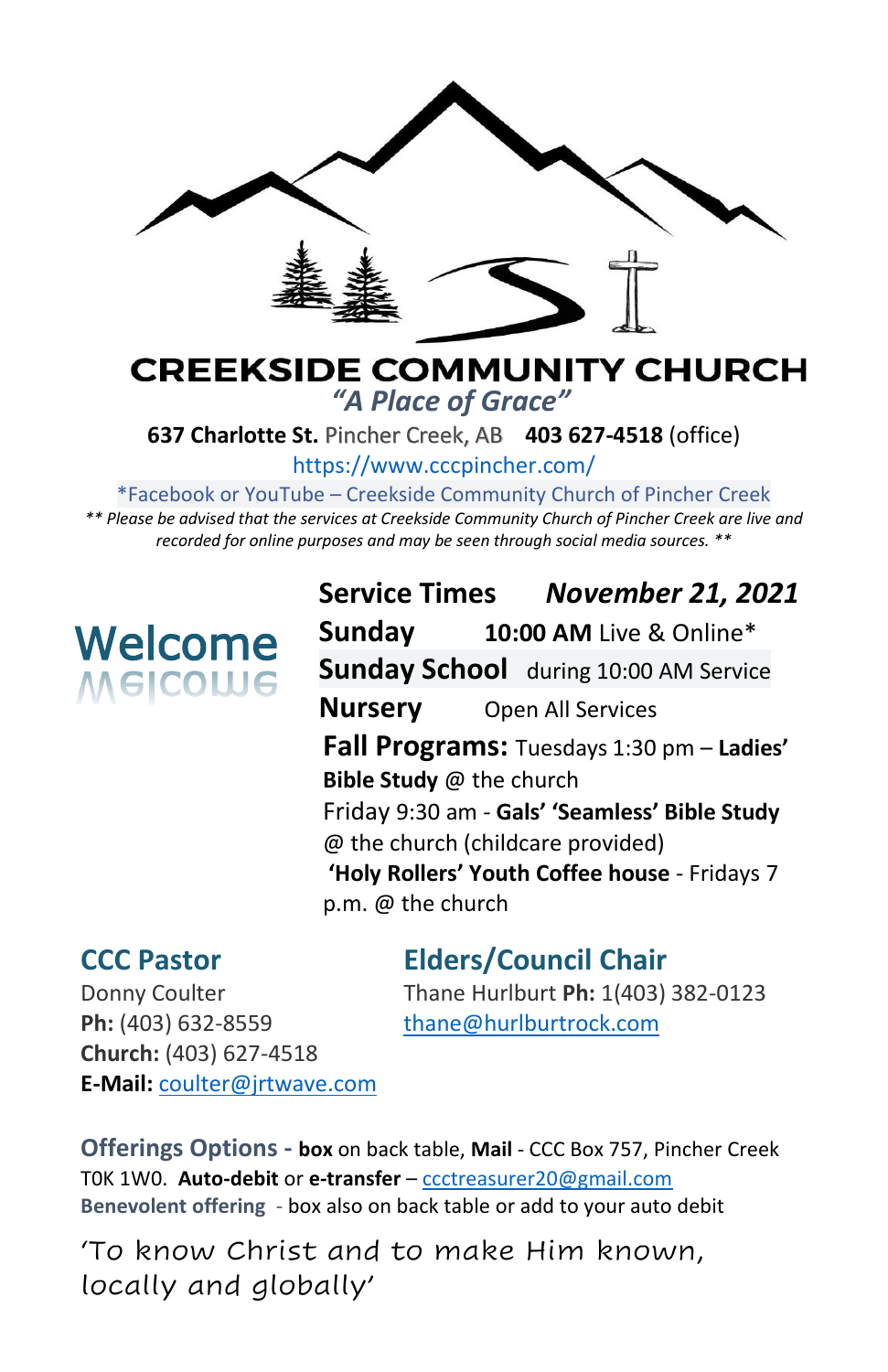## **Ministries & Outreach**

**Community** Joy Hurlburt *Deacon, Congregational Care 403 330-5399* [joy@hurlburtrock.com](mailto:joy@hurlburtrock.com)

**Missions** – 'your name'? - please speak to Pastor Donny **Prayer Needs** Pastor Donny **Youth Ministry 'Holy Rollers' Youth** Leaders: Chelsea & Eli Barton **Ph: 403-795-2733**

# **Today's Service**

#### **Welcome and Announcements** *Thane Hurlburt & Pastor Donny*

- *CCC Congregational meeting* December 2nd @ the church, 7 pm
- Check back page for online links to **gift catalogues** of Canadian Baptist Ministries, Compassion Canada, World Vision
- We will be comitting with **Madge Conon** today as she becomes a member of CCC. Interested in becoming a member? speak to Pastor Donny
- Links to donate to disaster relief in British Columbia see back page
- We will be sending Helen off to Bolivia today in prayer.

**Worship through Music** *Led by Cliff, Peter and Thane Everlasting God You are my King I think of You Revival Resting Place Lord I'm Coming Home*

#### **through Prayer and Praise** *Led by Thane & Pastor Donny*

- ✓ Pray for **Francis and Verna Hiebert, Nanette Turnbull and family, and Corwin Hiebert and family** in the sudden death this week of their son and brother Sheridan Hiebert
- ✓ Pray for Deb Boldt's sister **MaryAnne** in hospital due to Covid
- ✓ Pray for **Tara**, friend of Melanie Almond, with severe diabetes problems
- ✓ Praise and prayer: **Helen Blackburn** heading back to Bolivia, for God's blessing on her ministry there
- ✓ Praise for **Madge**'s commitment to this community of faith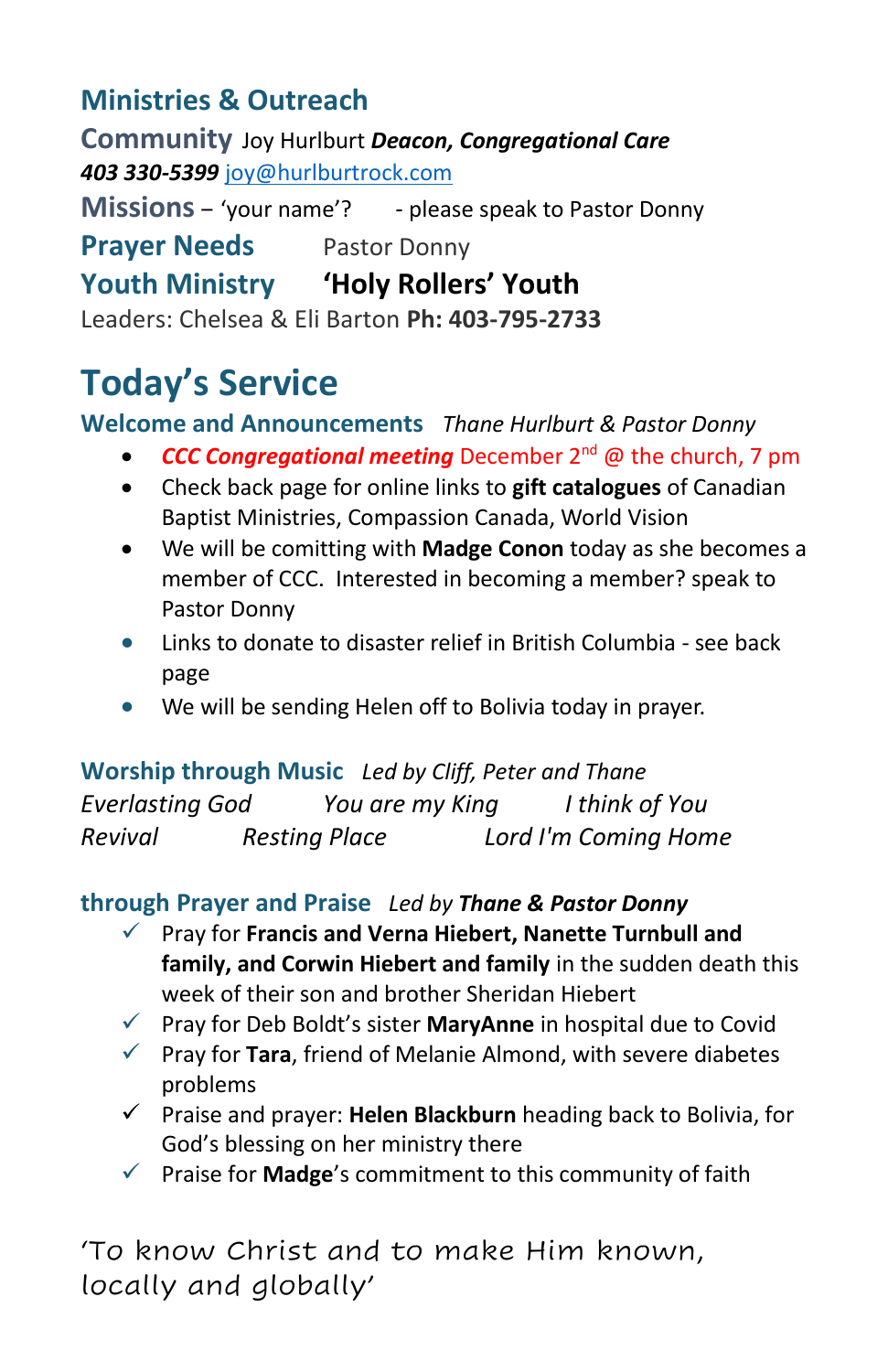### **Today's Message Notes . . .**

#### **That's What the Cross is for… I Peter 2:24, 24**

#### **I. Theology of the cross**

- 1. Insight into the character of God
- 2. Love for God
- 3. A desire for Holiness
- 4. Keeps us from falling prey to soft doctrine
- 5. It is the place where all the wounds of sin are healed

#### **II. The Cross of Jesus saves us from the Penalty, Power and Presence of sin**

- A. Penalty of Sin v. 24a
- He was cursed for  $us on a tree$ 
	- Duet. 22:21, 23; Galatians 3:13
- He Bore our sins

#### \*\* This should show us that God does not take sin lightly \*\*

- We have 2 responses:
	- 1. Bear our sin and the justice of God on our own
	- 2. Accept what Jesus did

#### **PRACTICAL:**

- **1. Those who have sinned against you**
- **2. Those who have sinned and turned to Christ**
- **3. We must see everyone in need of Christ**
	- B. Power of Sin v24b, 25
		- 1. The power of sin has caused us to continually stray
		- 2. Death and new life are required for deliverance from the power of sin
		- 3. Power of sin requires the ongoing care of the Shepherd
	- C. The Presence of Sin
- III. For Deliverance to come we must TURN to Christ
	- The exchange of masters
		- 1. Self
		- 2. Lord Jesus Christ